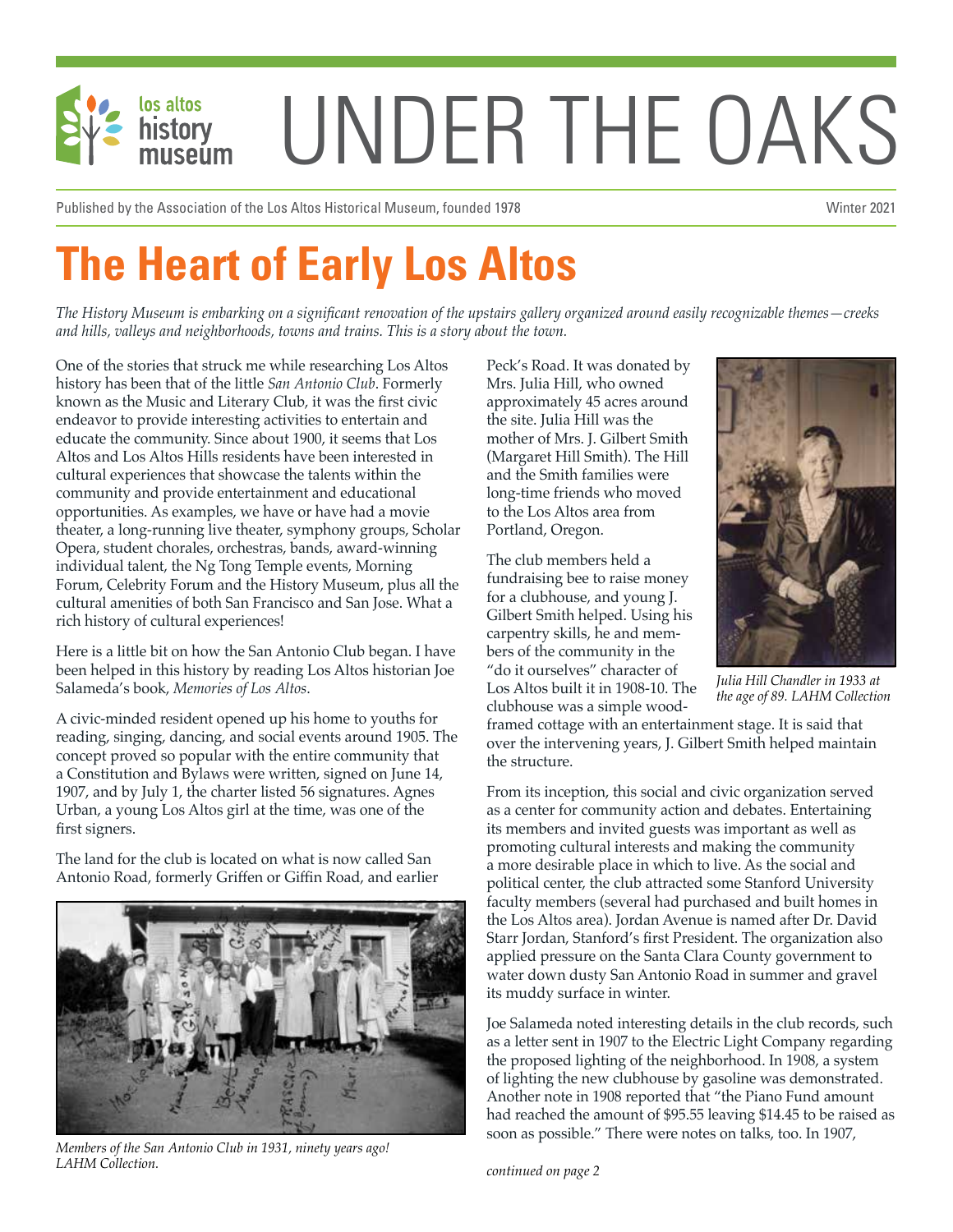#### **President's Pen**



The pandemic just won't go away. Yes, we are open and we are hosting outdoor events, but inside, masks are still required. I salute the many volunteers who have stuck with us —docents, store volunteers, and all of our many committee volunteers. Thank you, we could not have managed without you. Thanks to our staff and our Board members too.

We just added two more Board members to fill vacancies. Kuljeet Kalkat and Dr. Margo Horn. We look forward to their participation.

Despite the pandemic we were able to have some fun. The opening of *Annie Knapp Fitz Paints* in September brought many of us together. Annie painted folksy pictures of people and places, mostly in Los Altos. In October, the Volunteer Appreciation was a lively event with good food from Holy Cannoli, wine poured by the Kiwanis and great music. The farewell for past Co-President and long-time volunteer Linda Eckols was fun, although we will miss her. We enjoyed the talk by muralist Morgan Bricca. She is such a talented artist, and if you missed it, you can watch the recording on our website. You can also see her art at the new Community Center. She painted two murals, each showing some history of Adobe Creek. The Museum also loaned the artifacts in the little pop-up Museum. Thanks to Elisabeth for making that happen. Finally, the Donor Appreciation at the State Street Market was wonderful. The renovation of the building looks great, and it was nice to honor some of the donors supporting the upgrade of the Permanent Exhibit.

In our cover story, *The Heart of Early Los Altos*, we learn about civic-minded residents in 1905. Over a century later we still have such folks, and there you have it, the not-sosecret sauce to our success: great volunteers and generous donors.

*~ Gary Hedden*



*Kuljeet Kalkat and Dr. Margo Horn, two new Board members.*

## **The Heart of Early Los Altos**

*continued from page 1*



*J. Gilbert Smith with his tandem bike, ~1901. LAHM Collection.*

"A Trip to Yosemite" followed by "The Hawaiian Islands" and, "Why Quakers Are Called Friends." Also in 1907, a debate "Resolved that the United States has Reached Its Zenith," in 1908, a talk on "Child Labor," and in 1909, an extemporaneous talk on "Shall Women Vote?"

So you can see that Los Altos started with a very interesting cultural exchange and has more than lived up to the Club's motto of creating a more desirable place in which to live.

The *Music and Literary Club/San Antonio Club* was in existence until 1923. The *San Antonio Club* continued to be a hub for activities and a place to meet. In 1950 the *San Antonio Women's Club* began *The Morning Forum of Altos* with 49 women members. Four years later it was opened to men. It soon outgrew the clubhouse for meetings and today is a strong organization meeting at the First Methodist Church sanctuary at Magdalena and Foothill. The *San Antonio Club* is owned by the City of Los Altos and is now primarily used for preschool programs and rentals for children's birthday parties.

#### *~ Jane Reed*

*ed. Jane Reed has been a long-time volunteer with the Museum as Board member and President, curator of many exhibits, and so much more!*

#### **Staff**

Dr. Elisabeth Ward, *Executive Director* Diane Holcomb, *Outreach Coordinator* Maria Crowder, *Development Events Representative* Farshad Fallah, *Bookkeeper and Office Administrator* Faustino Carrillo, *Gardener*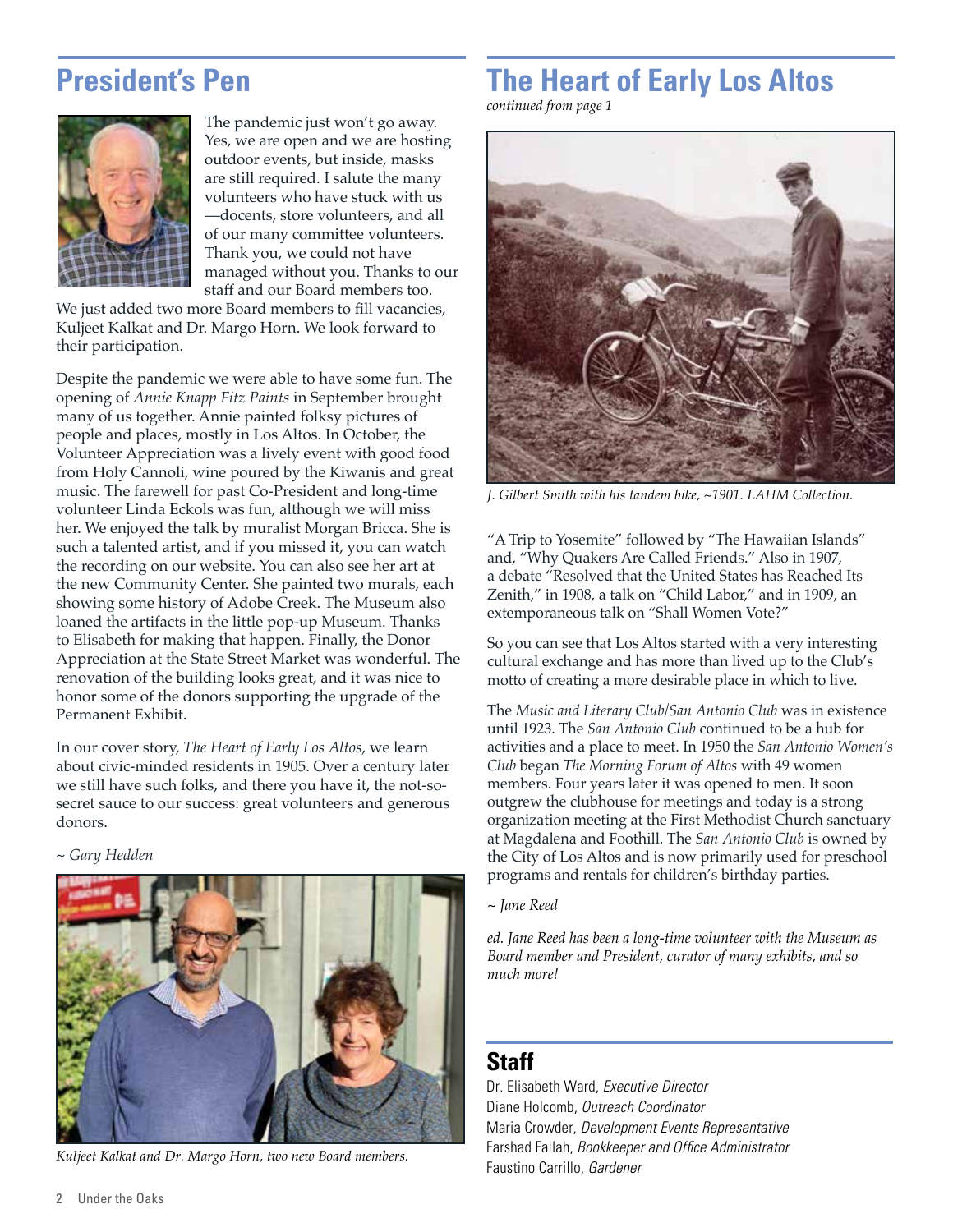### **Our Hidden Gems**

I have the great honor and responsibility of choosing artifacts for the *Jewel Box* in our new permanent exhibition. The *Jewel Box* will be a large glass-walled room full of artifacts showcasing changing themes. We will present the many facets of Los Altos and its influence not only to the *Valley of Heart's Delight* but to California and even the world! I have chosen objects from our *Sister Cities* collection to represent our global focus.

*Sister Cities* was started by Dwight Eisenhower during his 1956 White House Conference on citizen diplomacy; he felt that bonds could be formed between people throughout the world from different cultures by appreciating their differences and building partnerships. Los Altos had such

a relationship with four sister cities – Shih Lin in Taiwan, Syktyvkar in Russia, Bendigo in Australia and Rustington in England. We hosted delegations from all four and were given some truly beautiful friendship gifts by the ambassadors. None of these items have been seen by the



*Alecia Thomas with gifts from the Los Altos sister cities.*

public since the very brief time they were shown in presentation ceremonies. We have a variety of art from Shih Lin with a horse theme, as the horse is a symbol of that city. Taiwan is also represented by unique porcelain art and carved sculptures of dragons, lions, and farmers working the land. There are pottery samples from each city, all very different in reflecting their country. Other items include wall hangings, plates, sculpture in various mediums, and dolls.

An earlier *Our Hidden Gems* article explored the world-spanning doll collection of Barbara Hall Lindsay. We have well over 100 dolls in our collection, and some of the rarest will be featured in the Jewel Box. Other items will come from International Festivals we have

hosted, photos of the delegations and even some surprises. This exhibit will be like nothing we have shared before and I can't wait for everyone to experience it.

*~ Alecia Thomas*

#### **Meet Mr. Bear**

A special Rotary Club bear arrived at the History Museum in October. Our Mr. Bear represents the grizzly bears that once lived in California and whose ancestors roamed the Wild West from Central Mexico to Alaska. Prior to the Gold Rush, there were 10,000 grizzly bears in California, becoming extinct 75 years later. Contributing to the extinction were Ohlone Native peoples who hunted bears for food and fur and Spanish and Anglo-American settlers who hunted for fur and to protect their livestock. Fear and capturing bears for the sport of bull and bear fights were also contributing factors. The last known grizzly bear in our area was seen in the 1880s near Bonny Doon, north of Santa Cruz. Monarch, the model for the bear on our state flag, was in the San Francisco Zoo until 1911.

Mr. Bear would have wandered from the Baylands through the chaparral in the foothills, sometimes encountering Ohlones and settlers. He hunted wild salmon in the streams, and rodents and small animals in the grasses and forest.



Mr. Bear loved berries and frolicking amongst the colorful flowers, ferns, and grasses. Some of the flora and fauna I had the pleasure of painting on Mr. Bear are the Sequoia Redwood, Western Trillium, California Poppy, Western Blackberry, Steelhead Salmon, Yellow-Legged Frog, Red-Winged Blackbird and Pigmy Blue Butterfly. Take a look—Mr. Bear is between the pergola and J. Gilbert Smith House.

#### *~ Bonnie Sorenson*

*ed. Bonnie Sorenson is a Los Altos artist, specializing in watercolor and monotype/ monoprints. Interested in protecting the environment, she has a deep appreciation of our local plants and animals.*

*The bear is one of the Rotary fundraising bears, purchased by a group of Rotarians led* 

*by Dick Henning, and given to Jane Reed in honor of her many years of service to the community. She loaned it to the Musuem and it found its home in an effort orchestrated by Marie Backs.*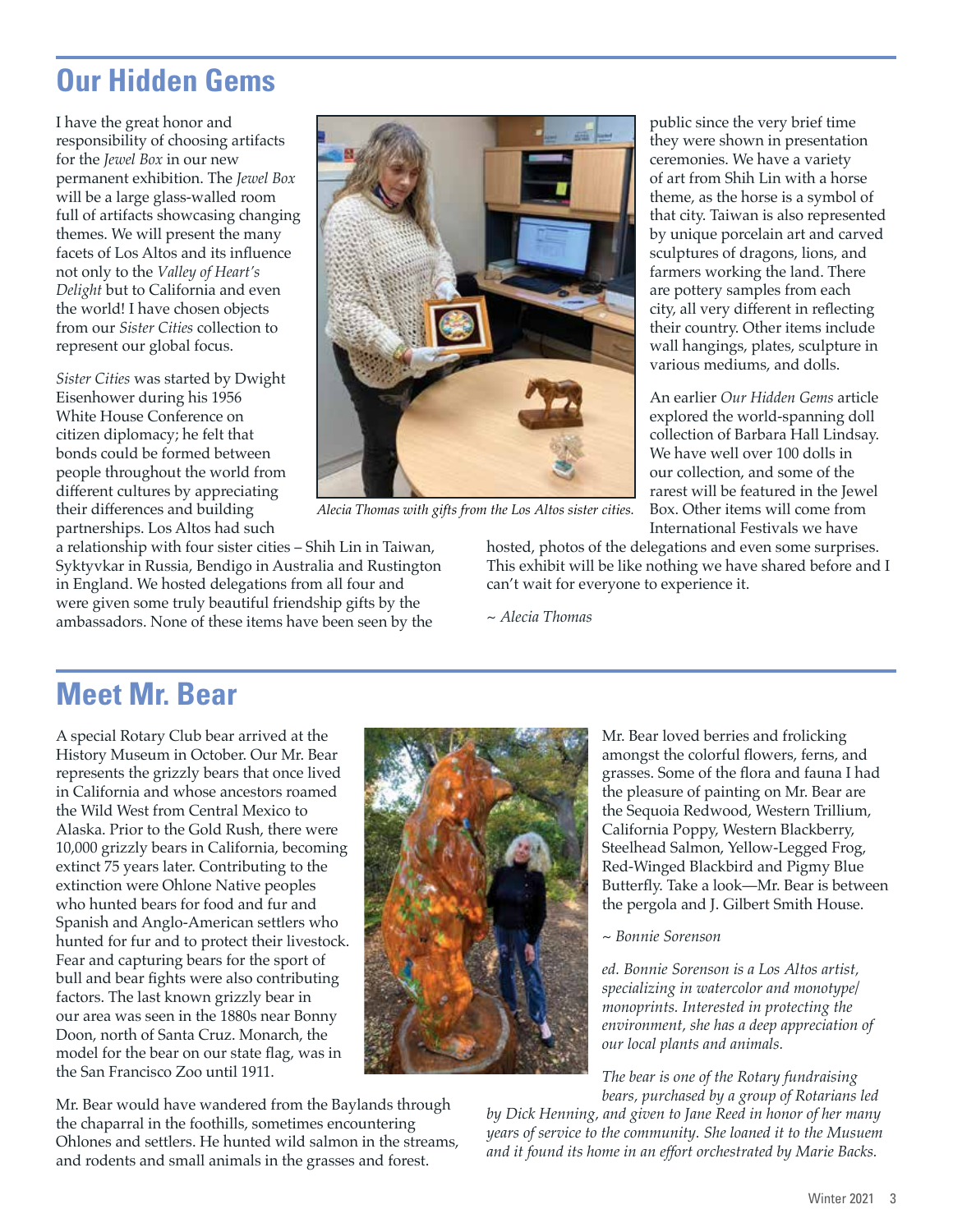### **Spotlight on the Oral History Project**

I work with the Museum's oral histories, and have been given a front row seat to the rich and loving history of the town through the eyes of its residents. It has been a joy to listen to long-time residents like Gordon Ansley in his 1998 interview relate fond memories of escapades of his youth in Los Altos. Ansley laughs through his interview as he tells tales of the good-natured mischief he and his cohorts wrought on the community as adolescents. "One year," he relates, "near the Fourth of July...we had gotten hold of some illicit fireworks and decided to set them off. We set some off, and it didn't occur to me that if I lit them in the tall grass, it might just catch the grass on fire!... which it did! We tried to put it out ourselves, but it was getting out of hand. I ran into the house and...just picked up the phone and yelled, 'FIRE!' and that's all it took! The fire engine was down there in about two minutes and the volunteers had that fire out in no time. There was a good-sized black hole in the poppy field, about fifteen yards square, I guess!" He goes on to say that instead of reporting the incident, the fire department lingered and

played a game of baseball, an event indicative of the kind of close-knit community only found in a small town.

I'm a Texas girl, born and raised. I grew up in Houston, one of the country's largest cities, but my family lives in small towns across the state. I love those small communities, and when my husband and I moved to California, we didn't expect to find them. As I research the oral histories, I often smile and now, working in beautiful Los Altos, my



*Jordan Grealish on a recent trip to celebrate her mom's 60th birthday. Photo credit Debbie Grealish, aka mom.*

small-town longings are satisfied in the best possible way.

*~ Jordan Grealish*

### **Volunteer Highlights & Activities**

The Museum's Orchard Commons Committee is working to replace the antiquated heritage apricot orchard's sprinkler system with a new, micro irrigation system that gets the water exactly where it's needed—at the trees themselves—without wasting water by spraying beyond the trees. According to Committee Chair Jane Packard, "We haven't pinned down what the design will be; a drip system with lines along the rows of trees, micro sprayers at each tree, or a drip system with a loop around each trunk." The Orchard Commons Committee is working with Manny Hernandez from the City, Frank Niccoli from Foothill College, and Orchardist Phil Doetsch to come up with a plan. Visits to two working orchards, J & P Cosentino Family Farm in San Jose and Andy's Orchard in Morgan Hill, have been useful.

This project will help preserve our Heritage Orchard, and it will demonstrate how irrigation technology has changed over the years. When J. Gilbert Smith planted the apricot trees starting in 1901, he used flood irrigation, a practice that contributed to a drop in the water table. Phil Doetsch uses spray irrigation. Frank Niccoli, who trains landscape technicians in a Foothill College program, will advise on the new system, and some of his students will work as interns on the installation and maintenance of the system.

Thanks to a grant from Valley Water, the Museum is able to proceed with this project. At a ground-breaking ceremony in October, City officials sprinkled water at the base of a tree to represent this new effort to reduce our outdoor water use. "We're inviting the community to join us on this adventure of discovery and learning," Jane said.



*At the ground-breaking. Top row: Council member Sally Meadows, Phil Doetsch, Frank Niccoli, Manny Hernandez. Bottom row: Council member Lynette Lee Eng, Jane Packard, Elisabeth Ward.*

The Committee is also researching integrated pest management for the ground squirrels who chew the irrigation system and the tree roots, and best approaches for protecting trees from fungal diseases.

An exhibit of Community Orchard Art, on display in the gallery of the J. Gilbert Smith House, is another project which involved Jane and her volunteers. The artwork, by Los Altos ArtVenturers, is available for viewing through Feb 20, 2022.

Want to volunteer? Fill out the form on our website under support/volunteer.

*~ Diane Holcomb*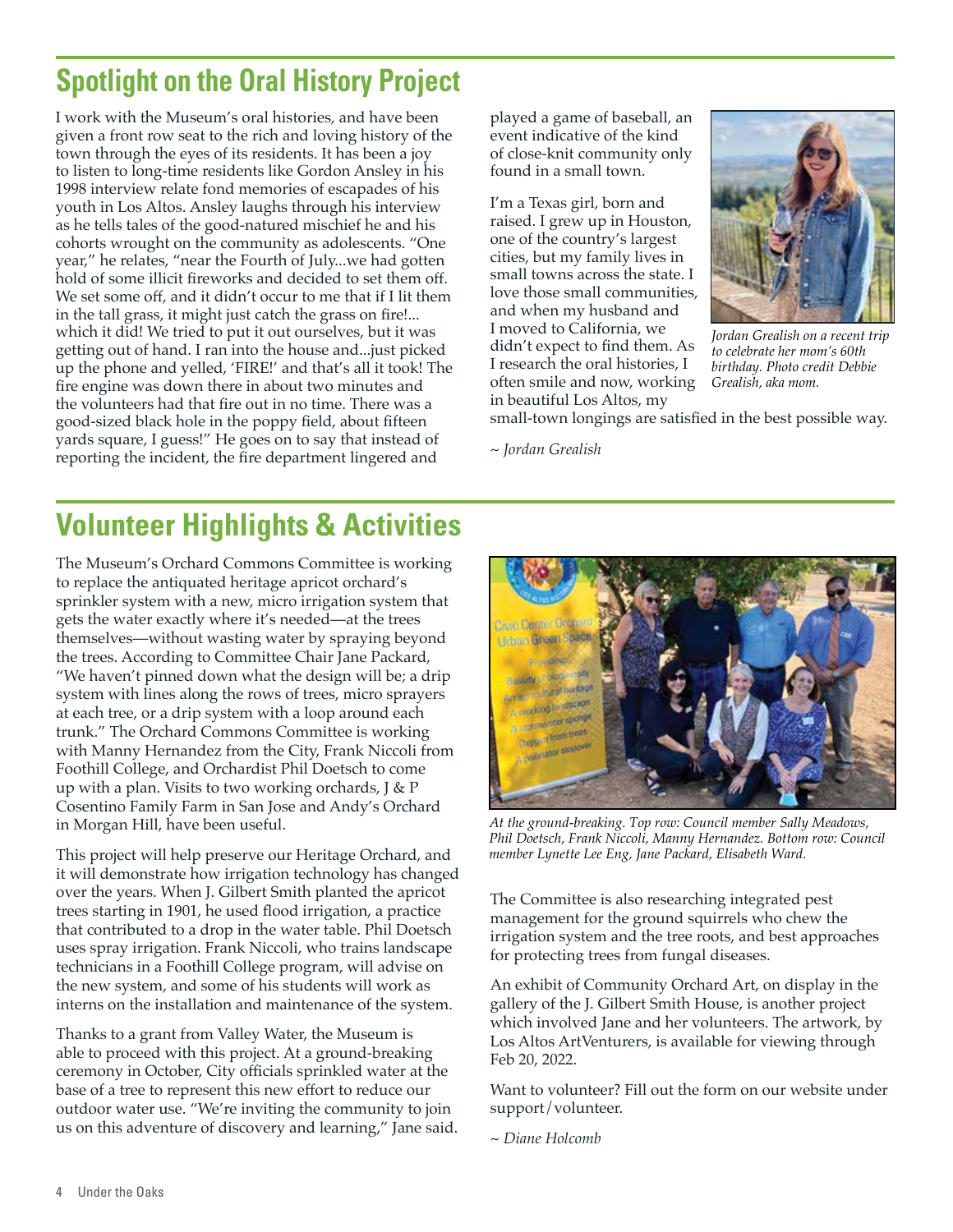### **History in the News**

Twenty-five years! The Day Worker Center of Mountain View just celebrated that historic milestone. Since 1996, the Center has done more than match willing workers with local jobs; it has also provided education, job skills training and meals to workers, typically immigrants, who just want some work.

Jean Mordo was part of a group of Rotarians which raised \$1 million in 2007 to establish the Day Worker Center. The mostly private fundraising effort was kick-started with a \$25,000 donation by the Los Altos Hills City Council, conditional on a proportional donation by Los Altos (\$75,000) and Mountain View (land donation). Another \$900,000 was raised from private residents. Dave Ludtke, pro bono, directed the remodeling, which included a commercial grade kitchen. This gave the workers a safe place to meet and wait for their daily work. Before that they simply lined up on the street and there was no easy way to match jobs with skills. It was chaotic and frankly, a bit intimidating. The Center provides daily meals for workers and family and help with medical and legal issues.



*Jean Mordo and Maria Marroquin at the celebration of the 25th anniversary of the Day Worker Center.*

The History Museum has hired Day Workers. It's a quick drive to the Center on Escuela Avenue in Mountain View, and just like that, for \$25/hour, we have strong workers ready to give us a hand.

Maria Marroquin is the Executive Director. She remembers her first job many years ago and says, "I felt that I was capable of changing my life. I became passionate about the day workers. I saw how they struggle, and how they suffer." She gave workers rides to work, helped in the office, took English classes and eventually became the Director. Her mission is more than finding jobs for the workers, it is helping them and their families become full members of the community.

### **Director's Corner**

#### *FUNdraising*

One of the best parts of my job is fundraising, although I will admit that filling out grant applications can be pretty stressful! Then there is the kind of fundraising that is really FUN-raising because it is about bringing together donors to celebrate successes and opportunities. As the COVID vaccine's ability to keep serious



illness down becomes apparent, it is great to see those kinds of events making a comeback.

On October 25<sup>th</sup>, the Museum held an event at the Paseo Courtyard of the new State Street Market, full of good food and great conversation. The event was in appreciation for the generous lead donors to the Capital Campaign for the new Permanent Exhibition in the Upper Gallery. With their incredible support, that project is now well underway. Once completed, it will revolutionize our Museum and brand our excellence in two areas: *Object-Based Learning* and *Place-Based Storytelling*.

It was fun to share with our donors examples of objectbased learning, which comes from closely examining artifacts in our collection. We have some great things in our "vault" and we look forward to highlighting them in the new Permanent Exhibition. Place-based storytelling is a new term, but is something we have been doing for a long time. The train diorama is a good example and it will not be going away. The story starts with a familiar contemporary location, then traces the historic events that influenced its creation and evolution. It is fun to weave these two approaches into our new Permanent Exhibition, and we look forward to inviting all of our members and the general public to support this effort in 2022 as we launch the public phase of the fundraising campaign.

Fun is also the name of the game for our new signature fundraising event, *Dancing through the Decades*, our replacement for the Crab Feed. Each year, we will pick a different theme from a different decade, diving deep for fun facts and authentic artifacts. The inaugural theme will be "Entertaining the 20s," and we hope everyone will enjoy putting on their flapper outfits and zoot suits as they step into an experience reliving the entertainment industry of the 1920s. There will be themed music, food, drinks, and auction items to make the evening especially memorable, and of course, fun! Please mark your calendar for February 5th, and look for the postcard invitation!

*~ Dr. Elisabeth Ward*

*~ Gary Hedden*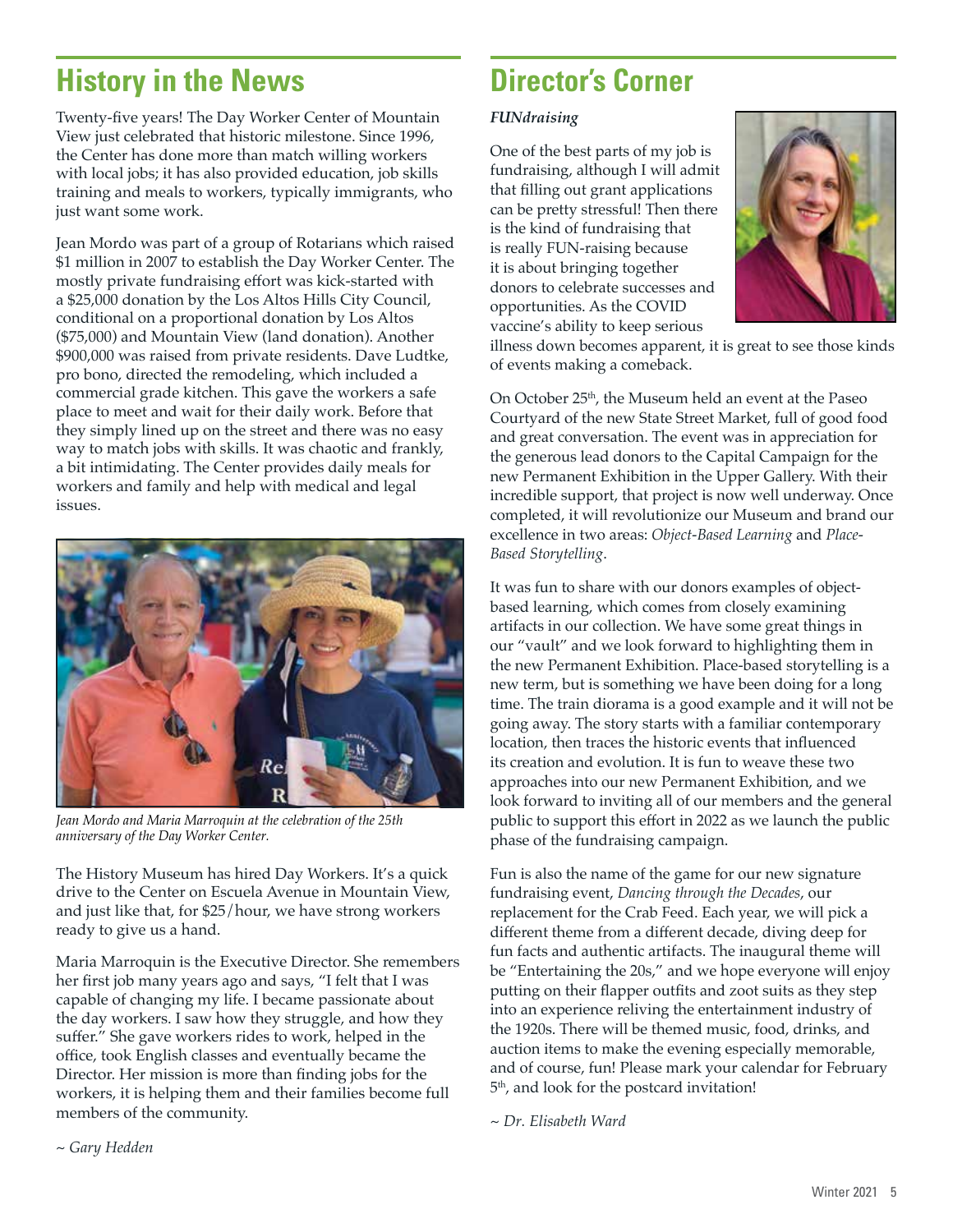### **Photo Gallery**



*Dave Backs and Harry Guy installing new extension "wings" on the back gate.*



*Linda Eckols (center) with Carole Flores, Lori Tuttle, Peggy Davis and Brigitte Ahlfeldt at Linda's farewell party.*



*Maeja Lange with her sister Elisabeth Ward and Board member Nikki Andrews at the opening of 'Annie Knapp Fitz Paints.'*



*Laura St. Laurent with the Annie Knapp Fitz painting of her as a child.*



*Steve Houtchens trying the kid-size drinking fountain saved from Hillview School and now in the pop-up exhibit at the Community Center.*



*Morgan Bricca, Paula Rini and Monica Waldman at the grand opening of the new Community Center.*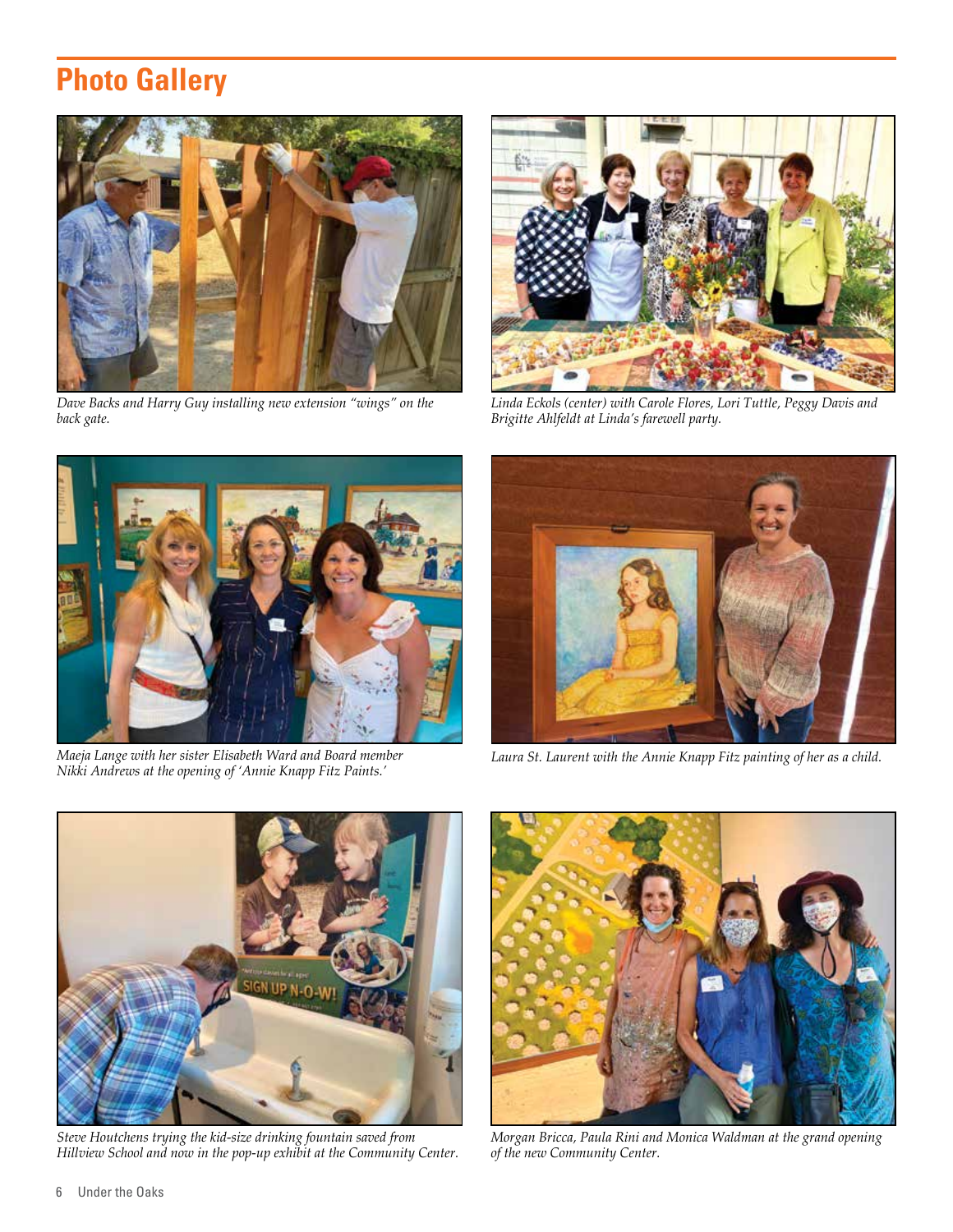### **Photo Gallery**



*The excellent Kiwanis wine-servers at the Volunteer Appreciation included Art Carmichael, Doris Padilla and Tim McClenahan.*



*Suruchi Mohan, Liz Nyberg, Marcia and Ted Adams at the Volunteer Appreciation party.*



*Larry Lang, Board member, at the Lead Donor Reception with Jerre Hitz and Brianna Cutts.* 



*John Warnock, Nan Geschke, Ed Taft and Marva Warnock at the Lead Donor Reception.*



*Doreen Cohen describing the beauty of art at the talk on 'Making Time for Your Art.'*



*Liz Nyberg, Diane Simmons, Margie Alving, Janet Klinke and Kristen Fuller, dressed for a 1930s style outing.*